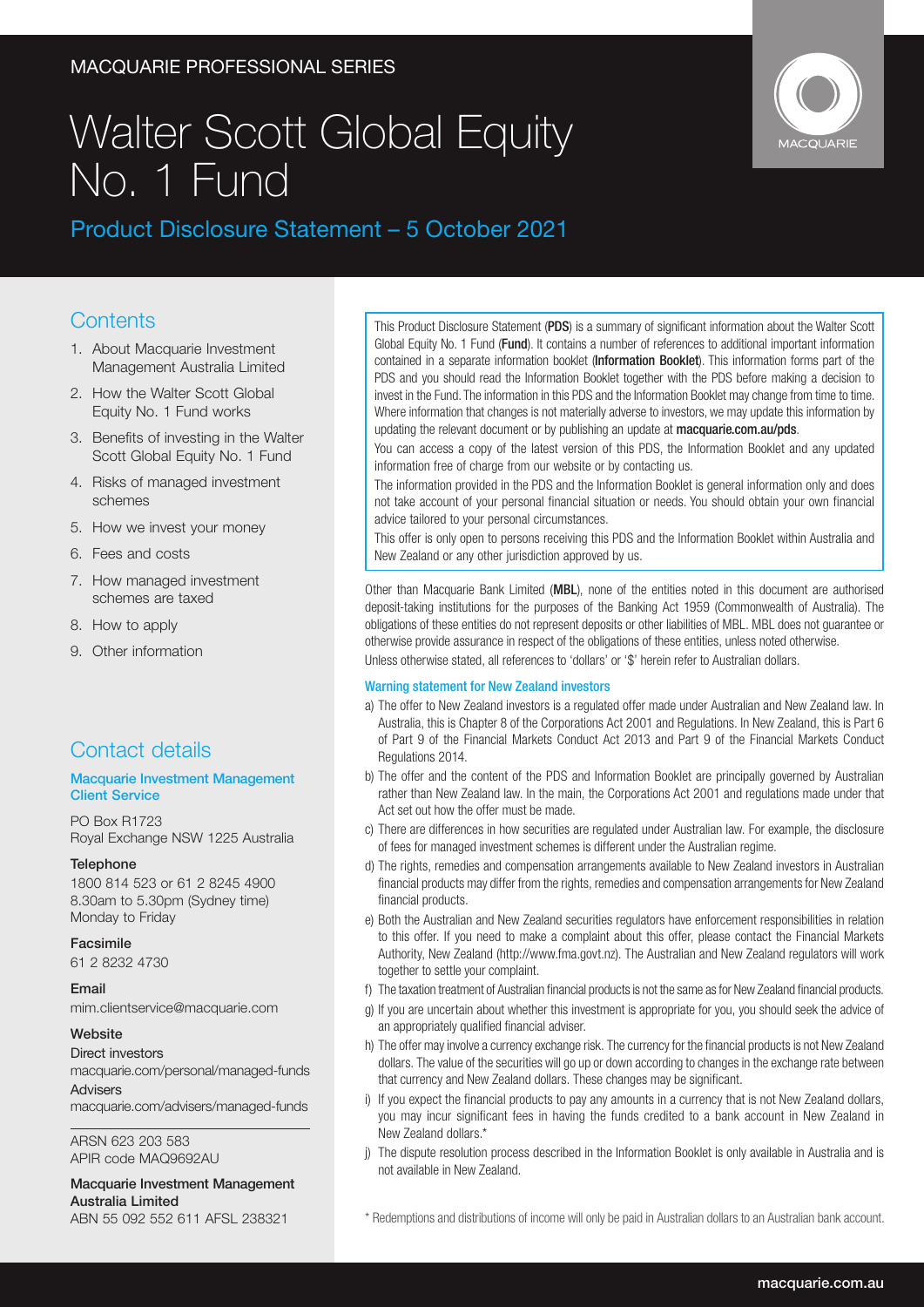## 1 About Macquarie Investment Management Australia Limited

Macquarie Investment Management Australia Limited (Macquarie, we, us, our) is the responsible entity of the Fund. We are responsible for the investment decisions, management and administration of the Fund. We may delegate some of these duties, including investment management functions, to third parties. Macquarie forms part of Macquarie Group's investment management business, Macquarie Investment Management.

Macquarie Investment Management delivers a full-service offering across a range of asset classes including fixed interest, listed equities (domestic and international) and infrastructure securities to both institutional and retail clients in Australia and the US, with selective offerings in other regions. Macquarie Investment Management also selects specialist investment

managers to bring their signature strategies to you through the Macquarie Professional Series.

The Fund invests in the Walter Scott Global Equity Fund (Underlying Fund), managed by Walter Scott & Partners Limited (Walter Scott). Walter Scott is an experienced independent global equities investment manager established in 1983, in Edinburgh, Scotland. Walter Scott is a classical, fundamental and long-term growth manager with a wealth of experience in global equity investment.

We have appointed Macquarie Investment Management Global Limited (ABN 90 086 159 060 AFSL 237843) (Investment Manager), part of Macquarie Investment Management, as investment manager of the Fund.

### How the Walter Scott Global Equity No. 1 Fund works

The Fund is a unit trust registered under the Corporations Act 2001 (Cth) (Corporations Act) as a managed investment scheme. Each investor's investment amount is pooled and invested in the manner described in Section 5.

Investors acquire units in the Fund. A unit gives an investor a beneficial interest in the Fund's assets as a whole, but not an entitlement to, or interest in, any particular asset of the Fund.

The terms of the units, including an investor's rights and obligations, are set out in this PDS, the Information Booklet and the Fund's constitution (which we can provide to you on request). The constitution can be amended in certain circumstances. We can amend the constitution without your consent if we reasonably consider that the amendments will not adversely affect investors' rights. Otherwise, we must obtain the approval of the required number of unitholders at a meeting of unitholders (a resolution may bind you, regardless of how or whether you vote).

A reference in this PDS to 'Business Day' means a day (other than a Saturday, Sunday, public holiday or bank holiday) on which banks are open for general banking business in Sydney.

### Unit pricing

The price of a unit will generally be calculated each Business Day, and will be based on the value of the Fund's assets, less liabilities, divided by the number of units on issue (the net asset **value unit price**). The price of units will vary as the market value of the Fund's assets and liabilities rises or falls.

Application and redemption prices take into account our estimate of transaction costs (the **buy/sell spread**), and as a result, the application price will be higher than the net asset value unit price (by the amount of the buy spread), and the redemption price will be lower than the net asset value unit price (by the amount of the sell spread). See Section 6 for further details on the buy/sell spread.

### How to invest and access your money

### Making initial and additional investments in the Fund

| Application cut-off time (Application | Minimum initial                |
|---------------------------------------|--------------------------------|
| $Cut-off1$                            | investment amount <sup>1</sup> |
| 1.00pm Sydney time on a Business Day  | \$500,000                      |

<sup>1</sup> Or as we determine otherwise.

You can apply to make an initial investment in the Fund by completing the application form accompanying this PDS (Application). Unless we agree otherwise, where we receive an Application (including any required identification documentation) completed to our satisfaction, and cleared funds before the Application Cut-off, investors will generally receive the application price calculated for the relevant Business Day. Unless we agree otherwise, if we receive an Application (including any required identification documentation) completed to our satisfaction, and cleared funds on a Business Day but after the Application Cut-off, or on a non-Business Day, we will generally treat the Application as having been received before the Application Cut-off on the next Business Day. Generally, Applications made by direct debit may take up to four Business Days before the amount is invested but may take longer in certain circumstances.

You can add to your investment at any time by depositing cleared funds using the account details provided to you at the time of your initial investment (Investment Account). Deposits into the Investment Account will be deemed to be an application for additional units in the Fund. We will not be responsible for any losses incurred by you as a result of the incorrect payment of funds into the Investment Account or into an incorrect bank account.

We may accept or reject an application (in whole or in part) at our discretion (without giving reasons). See Section 8 for more details on how to apply.

### Redeeming your investment

| <b>Redemption cut-off time</b>       | Minimum balance       |
|--------------------------------------|-----------------------|
| (Redemption Cut-off) <sup>1</sup>    | amount <sup>1,2</sup> |
| 1.00pm Sydney time on a Business Day | \$500,000             |

<sup>1</sup> Or as we determine otherwise.

<sup>2</sup> If acceptance of a redemption request will result in a balance of less than the minimum balance amount, we may either reject the redemption request or treat the redemption request as relating to your entire holding.

You can generally request redemption of all or part of your investment in the Fund by writing to us or by completing a redemption request form which you can download at macquarie.com/redemptionform. Alternatively, you can provide a signed request specifying the account name, the Fund name, the amount or number of units to be withdrawn and bank details. You can send your redemption request by facsimile, email, mail or such other method agreed by us.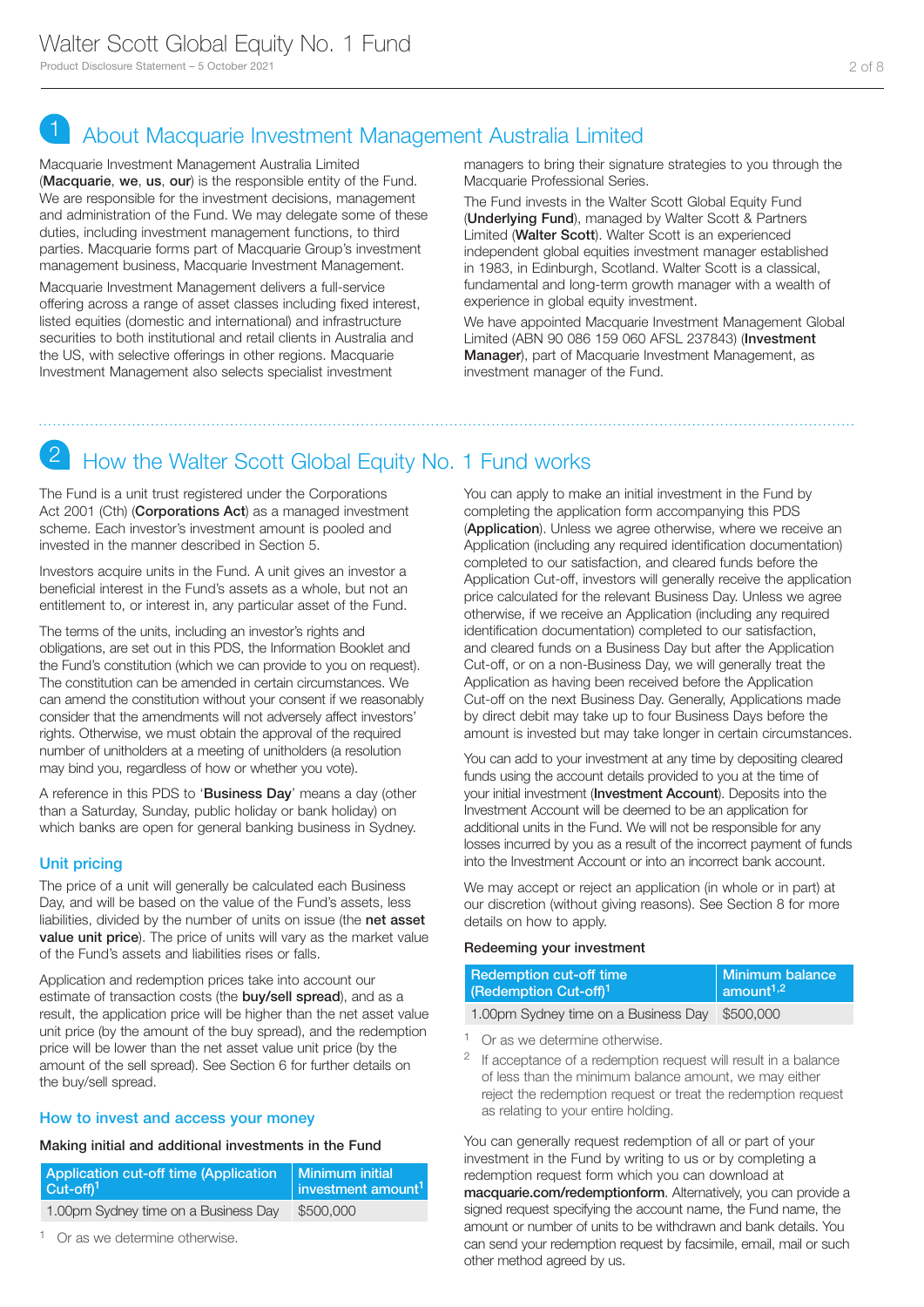Where we receive a redemption request, completed to our satisfaction, before the Redemption Cut-off, investors will generally receive the redemption price calculated for the relevant Business Day. Unless we agree otherwise, if we receive a redemption request, completed to our satisfaction on a Business Day but after the Redemption Cut-off, or on a non-Business Day, we will generally treat the request as having been received before the Redemption Cut-off on the next Business Day. Before paying you the redemption amount, we may deduct from that amount any money you owe us in relation to your investment. Redemption proceeds will generally be paid within five Business Days after we accept the redemption request.

### Potential delay of redemptions

In some circumstances, such as where there is a suspension of redemptions, investors may not be able to redeem their investment within the usual period or at all.

It is also important to note that under the terms of the constitution, we:

- may accept or reject a redemption request (in whole or in part) at our discretion (without giving reasons), and
- are able to change the time by which a redemption request must be lodged and/or the days on which redemptions will be available at our discretion.

Where a redemption request is accepted by us, the Fund's constitution generally allows us up to 21 days after acceptance of the request to pay the redemption proceeds. This may be extended if due to events we could not reasonably foresee or that are wholly or partly outside our reasonable control:

- payment of all or part of the redemption amount is not in the interests of unitholders as a whole, is materially adverse to unitholders as a whole or is not fair to the remaining unitholders, or
- market conditions are such that liquidation of the Fund's assets to facilitate the redemption is difficult, not desirable or impossible (such as where there is restricted liquidity or suspended trading in a market for the assets of the Fund).

### **Distributions**

The Fund may receive distributions, interest and gains from its investments. We will generally seek to distribute any net income, including any net realised capital gains, at least once a year. Distributions will be calculated based on the net income and net realised capital gains of the Fund. Unit prices may fall as a result of the allocation of the distributions to unitholders.

You may elect to have your distributions paid directly into a nominated Australian financial institution account or to have your distributions reinvested as additional units. If you do not make an election, your distributions will be reinvested.

You should read the important information about how the Fund works including additional information on how to invest and  $\overline{\mathbf{u}}$ access your money, unit pricing methodology and potential delay of redemptions before making a decision. Go to Section 2 of the Information Booklet at macquarie.com.au/pds. The material relating to how the Fund works may change between the time when you read this statement and the day when you acquire the product.

### Benefits of investing in the Walter Scott Global Equity No. 1 Fund

### Significant features

- Provides exposure to a concentrated portfolio of high quality businesses which offer high earnings growth by investing in the Walter Scott Global Equity Fund (Underlying Fund). The Fund has no exposure to 'tobacco' securities as defined by the Global Industry Classification Standard or 'controversial weapons' securities as defined by MSCI, Inc.
- Provides exposure to an actively managed strategy using a benchmark unaware, fundamental, bottom-up and research driven approach to build, in Walter Scott's opinion, a portfolio of strong growth companies capable of generating wealth over long periods of time.

### Significant benefits

- Potential for long-term compound returns with a focus on high quality businesses which offer high earnings growth.
- Potential to benefit from a comprehensive stock selection process.
- Access to the knowledge and investment expertise of Walter Scott and their brand of conservative growth investing through the Fund's investment in the Underlying Fund.
	- You should read the important information about  $\blacksquare$ additional features and benefits of the Fund before making a decision. Go to Section 3 of the Information Booklet at macquarie.com.au/pds. The material relating to additional features and benefits of the Fund may change between the time when you read this statement and the day when you acquire the product.

### **Risks of managed investment schemes**

All investments carry risk. Different investments carry different levels of risk, depending on the investment strategy and the underlying investments. Generally, the higher the potential return of an investment, the greater the risk (including the potential for loss and unit price variability over the short term). Financial markets can, and have been volatile, and higher levels of market volatility may result in greater risk for investors than an investment in less volatile markets. When you make an investment, you are accepting the

risks of that investment. It is important to understand these risks before deciding to invest.

The level of risk that you are willing to accept will depend on a range of factors including your financial objectives, risk tolerance, age, investment timeframe, where other parts of your wealth are invested and whether your investment portfolio will be appropriately diversified after making the investment. The value of your investment and the returns from your investment will vary over time.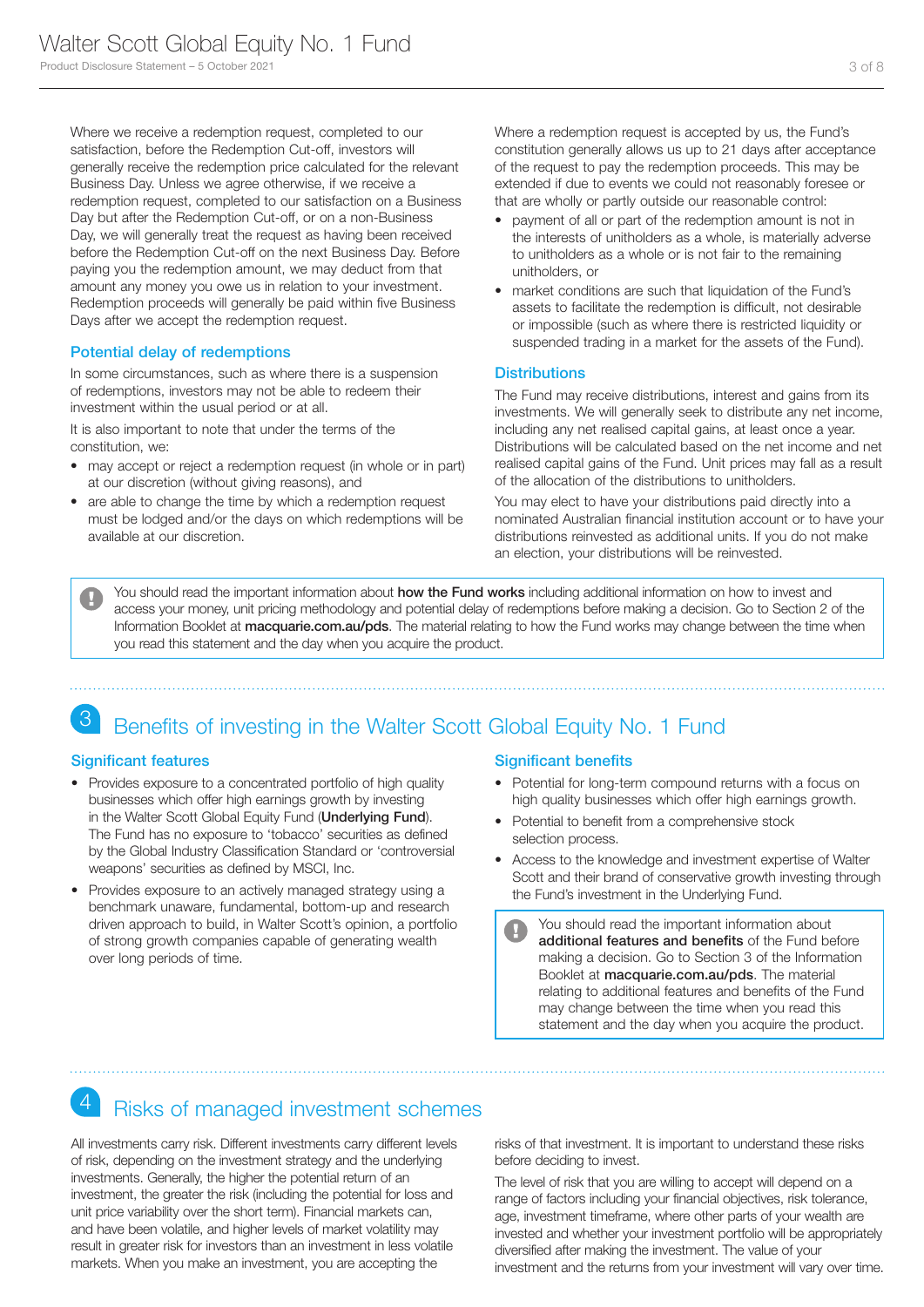Future returns may differ from past returns. We do not guarantee the performance or returns of the Fund and you may lose some or all of the money that you have invested in the Fund. The significant risks of the Fund are described below, but there could be other risks that adversely affect the Fund. You should seek your own professional advice on the appropriateness of this investment for your particular circumstances and financial objectives.

Investment risk: The Fund has exposure to share markets. The risk of an investment in the Fund is higher than an investment in a typical bank account or fixed income investment. Amounts distributed to unitholders may fluctuate, as may the Fund's unit price. The unit price may vary by material amounts, even over short periods of time, including during the period between a redemption request or application for units being made and the time the redemption unit price or application unit price is calculated.

Market risk: The investments that the Fund has exposure to are likely to have a broad correlation with share markets in general. Share markets can be volatile and have the potential to fall by large amounts over short periods of time. Poor performance or losses in domestic and/or global share markets are likely to negatively impact the overall performance of the Fund.

Security specific risk: Securities and the companies that issue them are exposed to a range of factors that affect their individual performance. These factors may cause an investment's return to differ from that of the broader market. The Fund may therefore underperform the market and/or its peers due to its security specific exposures.

International and emerging market risk: The Fund may have exposure to a range of international economies, including emerging economies. Global and country specific macroeconomic factors may impact the Fund's international investments. Governments may intervene in markets, industries, and companies; may alter tax and legal regimes; and may act to prevent or limit the repatriation of foreign capital. Emerging markets in particular may experience lower liquidity, the potential for political unrest, the increased likelihood of sovereign intervention (including default and currency intervention), currency volatility, and increased legal risk. These events may impact the Fund's international investments.

Concentration risk: The Fund may have exposure to a small number of key investments. This may result in the returns of the Fund being dependent on the returns of individual companies and industry sectors. This concentration of exposures may increase the volatility of the Fund's unit price, and increase the risk of poor performance. It may also result in the Fund's returns differing significantly from its benchmark.

**Currency risk:** The Fund has exposure to investments denominated in currencies other than Australian dollars. Currency risk is the risk that fluctuations in exchange rates between the Australian dollar and foreign currencies impact the Australian dollar value of the foreign investments that the Fund has exposure to.

Manager risk: There is no guarantee that the Fund will achieve its performance objectives, produce returns that are positive, or compare favourably against its peers. In addition, the investment strategies and internal trading guidelines may vary over time, and there is no guarantee that such changes will produce favourable outcomes.

Liquidity risk: Investments may be difficult or impossible to sell, either due to factors specific to that security, or to prevailing market conditions. Liquidity risk may mean that an asset is unable to be sold or an exposure is unable to be rebalanced within a timely period and at a fair price, potentially resulting in delays in redemption processing, or even the suspension of redemptions. If we are required to process a large redemption or application, the exposure of the Fund to particular investments, sectors or asset classes may be altered significantly due to the security sales or purchases required.

Derivatives risk: Derivative instruments may be used in the Underlying Fund to obtain or reduce market exposures. The use of derivatives may expose the Fund to risks including counterparty default, legal and documentation risk, and the risk of increased sensitivity of the Fund's unit price to underlying market variables. The use of derivatives may have the effect of magnifying both gains and losses.

Default risk: Issuers or entities that the Fund has exposure to may default on their obligations, for instance by failing to make a payment due on a security or by failing to return principal. Such parties can include the issuers of securities that the Underlying Fund has exposure to including warrants, depositary receipts, and hybrid securities. Counterparties to the Fund and/or the Underlying Fund may default on a contractual commitment. Counterparties may include over-the-counter derivatives counterparties, brokers (including clearing brokers of exchange traded instruments), foreign exchange counterparties, as well as the custodian. Default on the part of an issuer or counterparty could result in a financial loss to the Fund.

Underlying Fund risk: Through its investment in the Underlying Fund, the Fund is exposed to the risks of the Underlying Fund including investment performance, liquidity, management, default and counterparty risk, all of which may affect the value of units in the Underlying Fund and therefore the value of units in the Fund.

**Drawdown risk:** The Fund may experience losses, which may result in the unit price falling below the price at which you invest. This is referred to as a drawdown. There is no guarantee that the unit price will return to the level at which you invested. As performance fees are based on overall Fund performance relative to the benchmark, and not the performance of your individual investment, you may bear your share of a performance fee paid out of the Fund's assets even in circumstances where your investment has fallen in value.

Force majeure risk: Issuers or counterparties of investments that the Fund holds or has exposure to may be impacted by a force majeure event, which is an event beyond the control of that party. This includes events such as fire, flood, earthquakes, pandemic, war, terrorism and labour strikes. Such events may adversely affect that party's ability to perform its obligations resulting in an adverse impact on the Fund. A force majeure event may also impact the ability of Macquarie and/or the investment manager to operate and manage the Fund as described in this PDS.

Regulatory and legal risk: Governments or regulators may pass laws, create policy, or implement regulation that affects the Fund and/or the execution of investment strategies. Such initiatives may impact transaction or security types or a market, and may be either country specific or global. Such changes may result in the Fund failing to achieve its investment objectives. Similarly, laws affecting registered managed investment schemes (including taxation and corporate and regulatory laws) may change in the future, affecting investors' rights and investment returns.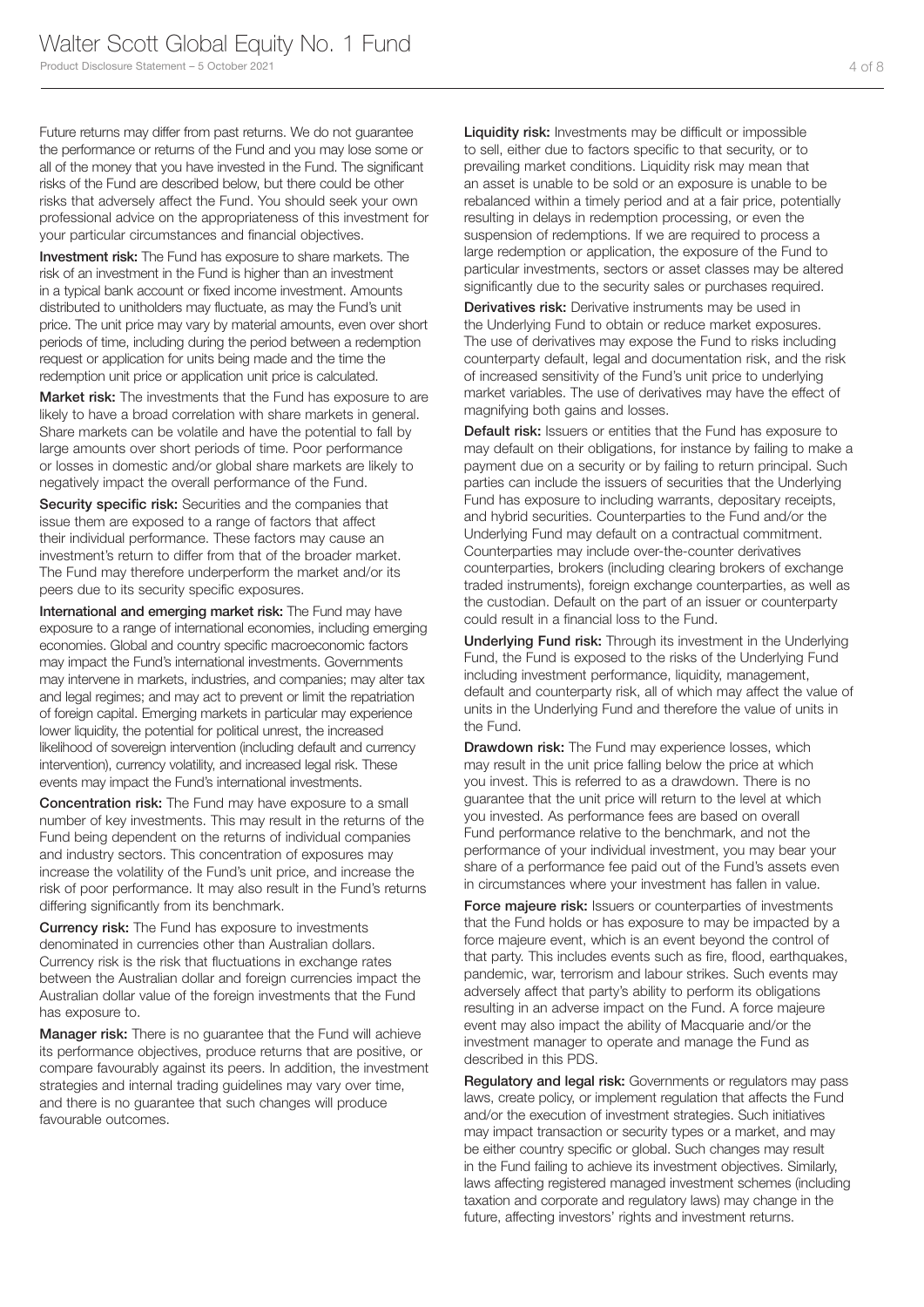# 5 How we invest your money

You should consider the likely investment return, the risks involved and your investment timeframe when deciding whether to invest in the Fund.

| Walter Scott Global Equity No. 1 Fund     |                                                                                                                                                                                                                                                                                                                                                                                                                                                                                                                                                 |  |  |  |  |
|-------------------------------------------|-------------------------------------------------------------------------------------------------------------------------------------------------------------------------------------------------------------------------------------------------------------------------------------------------------------------------------------------------------------------------------------------------------------------------------------------------------------------------------------------------------------------------------------------------|--|--|--|--|
| <b>Fund objective</b>                     | The Fund aims to achieve a long-term total return (before fees and expenses) that exceeds the MSCI<br>World ex Australia Index, in \$A unhedged with net dividends reinvested (Benchmark).                                                                                                                                                                                                                                                                                                                                                      |  |  |  |  |
| Description of<br>the Fund                | The Fund provides exposure to a concentrated portfolio of global equities by investing in the Walter Scott<br>Global Equity Fund (Underlying Fund). The Underlying Fund invests in securities which, in Walter Scott's<br>opinion, offer strong and sustained earnings growth. The Underlying Fund will not invest in 'tobacco'<br>securities as defined by the Global Industry Classification Standard ( $GICS^{\circledcirc}$ ) or 'controversial weapons'<br>securities as defined by MSCI, Inc.                                             |  |  |  |  |
|                                           | The Underlying Fund is actively managed using a benchmark unaware, fundamental, bottom-up and<br>research-driven approach to build a portfolio of strong growth companies capable of generating wealth<br>over long periods of time. The investment approach combines detailed financial analysis with business and<br>management analysis. The portfolio is constructed with a primary focus on stock-based analysis and a bias<br>towards strong growth companies which Walter Scott believes are capable of generating high earnings growth. |  |  |  |  |
|                                           | For more information about Walter Scott's investment process, go to Section 5 of the Information Booklet.<br>The Underlying Fund may be exposed to derivatives to either obtain or reduce market exposures.<br>The Underlying Fund may use foreign exchange spot contracts to facilitate settlement of stock purchases.<br>The Fund's exposure to international assets is not hedged back to Australian dollars.                                                                                                                                |  |  |  |  |
| Asset allocation <sup>1</sup>             | International shares: 90% - 100%<br>$0\% - 10\%$<br>Cash:                                                                                                                                                                                                                                                                                                                                                                                                                                                                                       |  |  |  |  |
| <b>Benchmark</b>                          | MSCI World ex Australia Index, in \$A unhedged with net dividends reinvested                                                                                                                                                                                                                                                                                                                                                                                                                                                                    |  |  |  |  |
| Suggested minimum<br>investment timeframe | Seven years                                                                                                                                                                                                                                                                                                                                                                                                                                                                                                                                     |  |  |  |  |
| Inception date                            | 22 December 2017                                                                                                                                                                                                                                                                                                                                                                                                                                                                                                                                |  |  |  |  |
| <b>Standard Risk</b><br>Measure (SRM)     | $\overline{2}$<br>3<br>5<br>6 <sup>°</sup><br>1<br>$\overline{4}$<br>Low to<br><b>Medium</b><br>Medium to<br>Very high<br>Very low<br>Low<br>High<br>medium<br>high                                                                                                                                                                                                                                                                                                                                                                             |  |  |  |  |
|                                           | We have calculated the SRM based on industry guidance. Please note that the SRM is not a complete<br>assessment of all forms of investment risk. Go to Section 5 of the Information Booklet for more information.<br>Refer to Section 4 for more information on the risks of an investment in the Fund.                                                                                                                                                                                                                                         |  |  |  |  |
| <b>Target investors</b>                   | The Fund may be suitable for investors who are looking for an investment with the objective of the Fund<br>listed above and are prepared to accept the risks of the Fund set out in Section 4.                                                                                                                                                                                                                                                                                                                                                  |  |  |  |  |
| Changes to the Fund                       | We may make changes to the Fund from time to time or terminate the Fund. We will provide such notice<br>as required by the Corporations Act or constitution of the Fund.                                                                                                                                                                                                                                                                                                                                                                        |  |  |  |  |
| Fund performance                          | Performance history information can be obtained from our website at macquarie.com.au/performance or by<br>calling Client Service. Past performance is not a reliable indicator of future returns, which can differ materially.                                                                                                                                                                                                                                                                                                                  |  |  |  |  |
| $\overline{ }$                            | the property of the contract of the contract of the contract of the contract of the contract of the contract of the contract of the contract of the contract of the contract of the contract of the contract of the contract o<br>the contract of the contract of the contract of the contract of the contract of the contract of the contract of                                                                                                                                                                                               |  |  |  |  |

<sup>1</sup> The above ranges are indicative only. The Underlying Fund will be rebalanced within a reasonable period of time should the exposure move outside these ranges.

You should read the important information about how we invest your money including Walter Scott's investment process for the Underlying Fund, ethical investments, switching and calculating the performance of the Fund before making a decision. Go to Section 5 of the Information Booklet at macquarie.com.au/pds. The material relating to how we invest your money may change between the time when you read this statement and the day when you acquire the product.

### Fees and costs

### Did you know?

Small differences in both investment performance and fees and costs can have a substantial impact on your long-term returns. For example, total annual fees and costs of 2% of your account balance rather than 1% could reduce your final return by up to 20% over a 30-year period (for example, reduce it from \$100,000 to \$80,000).

You should consider whether features such as superior investment performance or the provision of better member services justify higher fees and costs. You may be able to negotiate to pay lower contribution fees and management costs where applicable. Ask Macquarie Investment Management or your financial adviser.

### To find out more

If you would like to find out more, or see the impact of the fees based on your own circumstances, the Australian Securities and Investments Commission (ASIC) website (www.moneysmart.gov.au) has a managed funds fee calculator to help you check out different fee options.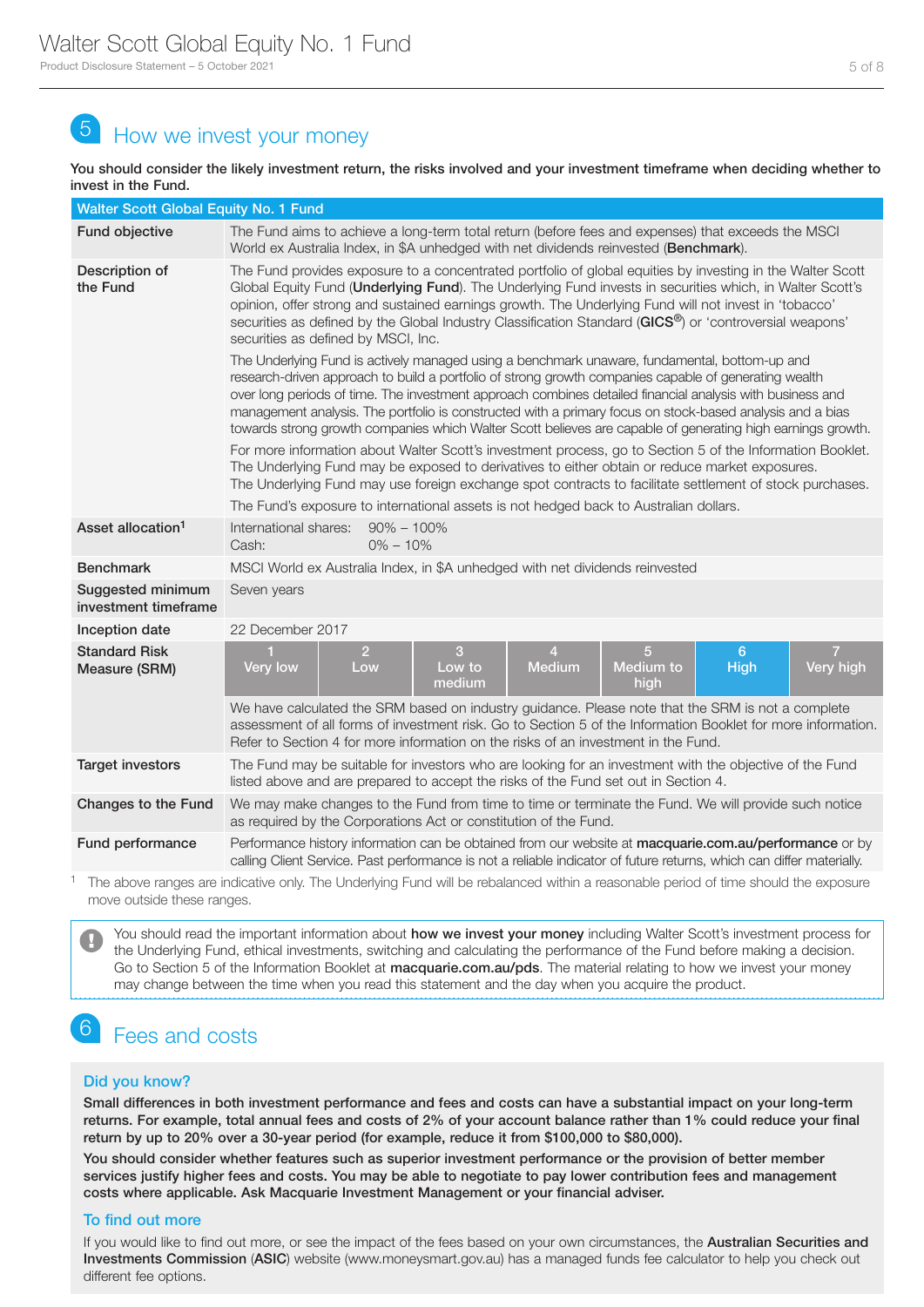This table shows fees and other costs that you may be charged. These fees and costs may be deducted from your investment, the returns on your investment or from the Fund's assets as a whole.

Unless stated otherwise, all fees are shown inclusive of GST and net of any input tax credits (ITCs) and/or reduced input tax credits (RITCs). The proportion of GST paid on the fees that can be recovered by the Fund as RITCs or otherwise varies. The fees paid by the Fund will equal the rates disclosed in this section (inclusive of GST, net of ITCs and/or RITCs) regardless of the rate of GST recovery in any period. Information on how managed investment schemes are taxed is set out in Section 7 of this PDS.

You should read all of the information about fees and other costs, as it is important to understand their impact on your investment. You can use this information to compare costs between different simple managed investment schemes. ASIC provides a calculator, available at www.moneysmart.gov.au, which can be used to calculate the effect of fees and costs on account balances.

| Type of fee or $cost1,2$                           | Amount                                                                                                                                                                                                                                                    |  |  |
|----------------------------------------------------|-----------------------------------------------------------------------------------------------------------------------------------------------------------------------------------------------------------------------------------------------------------|--|--|
| Fees when your money moves in or out of the Fund   |                                                                                                                                                                                                                                                           |  |  |
| Establishment fee                                  | Nil                                                                                                                                                                                                                                                       |  |  |
| Contribution fee                                   | Nil                                                                                                                                                                                                                                                       |  |  |
| Withdrawal fee                                     | Nil                                                                                                                                                                                                                                                       |  |  |
| Exit fee                                           | Nil                                                                                                                                                                                                                                                       |  |  |
| <b>Management costs</b>                            |                                                                                                                                                                                                                                                           |  |  |
| The fees and costs for managing<br>your investment | Management costs of 0.75% pa, comprising:                                                                                                                                                                                                                 |  |  |
|                                                    | <b>Management fee</b> $-0.75\%$ pa of the net asset value of the Fund.                                                                                                                                                                                    |  |  |
|                                                    | <b>Indirect costs</b> $3 - 0.00\%$ pa of the net asset value of the Fund.                                                                                                                                                                                 |  |  |
|                                                    | <b>PLUS</b>                                                                                                                                                                                                                                               |  |  |
|                                                    | <b>Performance fee</b> – 15.375% of the cumulative outperformance of the Fund (after<br>management fees and expenses but before the deduction of performance fees (paid<br>or accrued)) above the return of the Benchmark, subject to a 'high watermark'. |  |  |

1 You may also incur a buy/sell spread when your money moves in or out of the Fund. See 'Buy/Sell spread' below for further details. <sup>2</sup> Fees may be individually negotiated if you are a wholesale investor under the Corporations Act and subject to compliance with

applicable regulatory requirements. See Section 6 of the Information Booklet for further details. <sup>3</sup> Based on indirect costs for the previous financial year. Past costs may not be a reliable indicator of future costs. We do not currently seek reimbursement from the Fund for administrative expenses of the Fund. Abnormal expenses will generally be paid by the Fund. Refer to Section 6 of the Information Booklet for information about the treatment of management fees, performance fees and expenses of underlying funds (if any). Indirect costs may also include certain costs such as over-the-counter derivatives and any other costs required to be included for the purposes of the Corporations Act. See 'Indirect costs' below for more information.

### Example of annual fees and costs of the Fund

This table gives an example of how the fees and costs in the Fund can affect your investment over a one-year period. You should use this table to compare the Fund with other simple managed investment products.

| <b>Example</b>               |                          | Balance of \$550,000 with total contributions of \$5,000 during the year                                                                                            |
|------------------------------|--------------------------|---------------------------------------------------------------------------------------------------------------------------------------------------------------------|
| Contribution fees            | Nil                      | For every additional \$5,000 you put in, you will not be charged any contribution fee.                                                                              |
| <b>PLUS</b> Management costs | $0.95\%$ pa <sup>1</sup> | And for every \$550,000 you have in the Fund, you will be charged \$5,225 each year,<br>comprising:                                                                 |
| Management fee - Fund        | 0.95% $pa^2$             | \$5,225                                                                                                                                                             |
| Performance fee - Fund       | 0.00% $pa^3$             | \$0                                                                                                                                                                 |
| Indirect costs               | $0.00\%$ pa              | \$0                                                                                                                                                                 |
| <b>EQUALS</b> cost of Fund   |                          | If you had an investment of \$550,000 at the beginning of the year and you put in an<br>additional \$5,000 during that year, you would be charged fees of \$5,225.4 |
|                              |                          | What it costs you will depend on the fees you may be able to negotiate.                                                                                             |

<sup>1</sup> Calculated using the 'indirect cost ratio' for the Fund for the previous financial year. The 'indirect cost ratio' refers to the management costs expressed as a percentage of the average net asset value of the Fund. It is not a forecast of the amount of the total management costs, which may be higher or lower in the future.

- <sup>2</sup> Prior to 14 May 2021, the management fee was 0.98% pa.
- <sup>3</sup> The performance fee is an example only. It shows the actual performance fee (if any) as a percentage of the Fund's total average net assets based on the performance of the Fund for the previous financial year. The performance of the Fund, and the performance fee, may be higher, lower or not payable in the future. As a result, the management costs may differ from the figure shown in the table. It is not a forecast of the performance of the Fund or the amount of the performance fee in the future. Performance history information can be obtained from our website at macquarie.com.au/performance or by calling Client Service. Past performance is not a reliable indicator of future performance. Refer to 'Additional explanation of fees and costs' below for more information about the performance fee.
- <sup>4</sup> This example assumes there is no variation in the value of your investment and the additional investment of \$5,000 is made at the end of the period. In practice, the value of an investor's investment and the fees paid will vary and if an additional investment is made during the period, a management fee will also be payable on the additional investment from the date that the additional investment is made.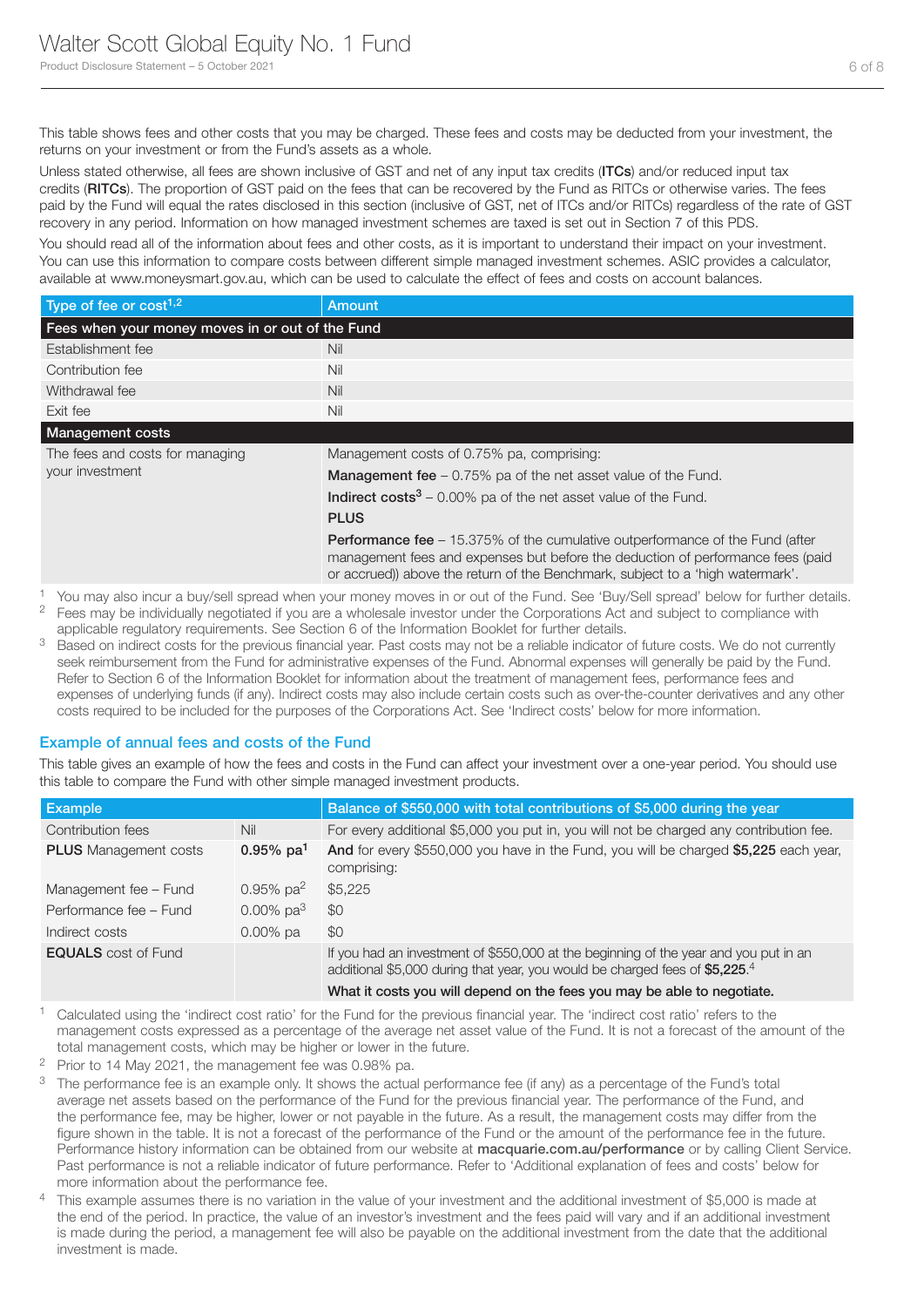### Additional explanation of fees and costs

#### Management fee

The fee is calculated as a percentage of the net asset value of the Fund, accrues daily and is payable monthly. It is deducted from the Fund's assets and reflected in the Fund's unit price.

#### Performance fee

We also charge a performance fee of 15.375% of the cumulative outperformance of the Fund (after management fees and expenses but before the deduction of performance fees) above the MSCI World ex Australia Index, in \$A unhedged with net dividends reinvested, subject to a high watermark. The performance fee is estimated to be 0.31% per annum of the net asset value of the Fund. The performance fee accrues daily and is payable quarterly. It is deducted from the Fund's assets and reflected in the Fund's unit price.

The estimated performance fee is based on information available as at the date of this PDS and assumptions that we consider to be reasonable. It is not possible to reliably provide the actual performance fee payable in any given period, as the performance of the Fund cannot be accurately forecast. The performance fee disclosed may differ to the actual performance fee charged, including to a material extent. Refer to the Information Booklet for further details.

#### Indirect costs

Indirect costs are the costs (excluding the management and performance fees referred to above) incurred in managing the Fund's assets which directly or indirectly reduce the return on the Fund. These costs are not directly charged or retained by us for acting as responsible entity of the Fund. These costs are generally deducted from the Fund's assets or an underlying fund's assets and reflected in the Fund's unit price. Indirect costs are generally paid when incurred. Refer to the Information Booklet for more information.

#### Transactional and operational costs

Transactional and operational costs incurred by the Fund or an underlying fund that the Fund invests in (such as brokerage, clearing costs, hedging costs, settlement costs, transaction fees, spreads on securities bought or sold, taxes and stamp duty) will generally be incurred as part of the management of the Fund. These costs are an additional cost to you and are reflected in the Fund's unit price. They are not amounts paid to us, the Investment Manager or Walter Scott.

#### *Buy/Sell spread*

The Fund may recover an estimate of transactional and operational costs through a buy/sell spread from investors who apply for, or redeem units.

When units are acquired, a buy spread is added to the value of a unit. The buy spread is an amount which reflects the estimated transaction costs associated with acquiring the underlying investments. When units are redeemed, a sell spread is subtracted from the value of a unit. The sell spread is an amount which reflects the estimated transaction costs of disposing of the underlying investments. The buy/sell spreads are retained by the Fund and not paid to us, the Investment Manager or Walter Scott.

A buy/sell spread seeks to ensure that the estimated transaction costs of the acquisition or redemption are borne by the investor who is applying for or redeeming the units, and not by the existing investors in the Fund. The buy/sell spread may apply even if no transaction to acquire or dispose of assets is required (for example, where there is an application from one investor and a corresponding redemption by another investor).

The buy/sell spread for the Fund, as at the date of the preparation of this PDS, is +0.11% for applications and -0.07% for redemptions, but we may vary this from time to time. In certain circumstances, the buy/sell spread may increase significantly. We will not usually provide investors with notice of changes to the buy/sell spread. The latest buy/sell spreads for the Fund are posted on our website at macquarie.com.au/daily\_spreads.

The buy/sell spread charged to investors offsets some or all of the transactional and operational costs incurred by the Fund which may include costs incurred as part of the ordinary trading activities of the Fund rather than the particular application or redemption. This is referred to as 'Fund buy/sell spread recovery'.

#### *Net transactional and operational costs*

The net transactional and operational costs for the Fund for the previous financial year were 0.00%, resulting from transactional and operational costs of 0.16% less the buy/sell spread recovery of 0.16%. For example, if you had an account balance of \$550,000 invested in the Fund over the year and there were no changes to your investment, you would have paid \$0 in net transactional and operational costs during that year (excluding any buy/sell spread as a result of applying for, or redeeming, units in the Fund). When added to the management costs, you would have paid 0.95% (which amounts to  $$5,225$ <sup>1</sup> in costs.

The transactional and operational costs disclosed (including the buy/sell spread for the Fund) are based on information available as at the date of this PDS and assumptions that we consider reasonable, including assumptions about the bid/ask spreads and other costs of underlying assets. The transaction cost amounts are not forecasts of the total transaction costs in the future and the amount of transaction costs, including buy/sell spreads, may be higher or lower in the future. Refer to the Information Booklet for further details.

#### Information about fee changes

We may change the amount of the fees without your consent (up to any maximum that is allowed under the Fund's constitution). If we increase the fees, we will provide you with at least 30 days written advance notice. We cannot charge more than the constitution of the Fund allows, unless we obtain investors' approval to do so. Under the constitution, the maximum fees (exclusive of the net effect of GST) are:

- a maximum contribution fee of 5% of the investment amount
- a maximum redemption fee of 5% of the redemption amount
- a maximum management fee of 5.5% pa of the net asset value of the Fund and/or the net asset value of the assets attributable to a class of units in the Fund, and
- a maximum performance fee rate of not more than 50% of the cumulative outperformance and/or of the assets attributable to a class of units in the Fund over the Benchmark, subject to a high watermark.

Additional fees may be paid by you to your financial adviser. You should refer to the statement of advice provided by your adviser for details of those fees.

You should read the important information about  $\bullet$ fees and costs including additional services and charges before making a decision. Go to Section 6 of the Information Booklet at macquarie.com.au/pds. The material relating to fees and costs may change between the time when you read this statement and the day when you acquire the product.

<sup>1</sup> This may differ materially in the current financial year. See the fee example table above for further details. The management fee was 0.98% pa prior to 14 May 2021.